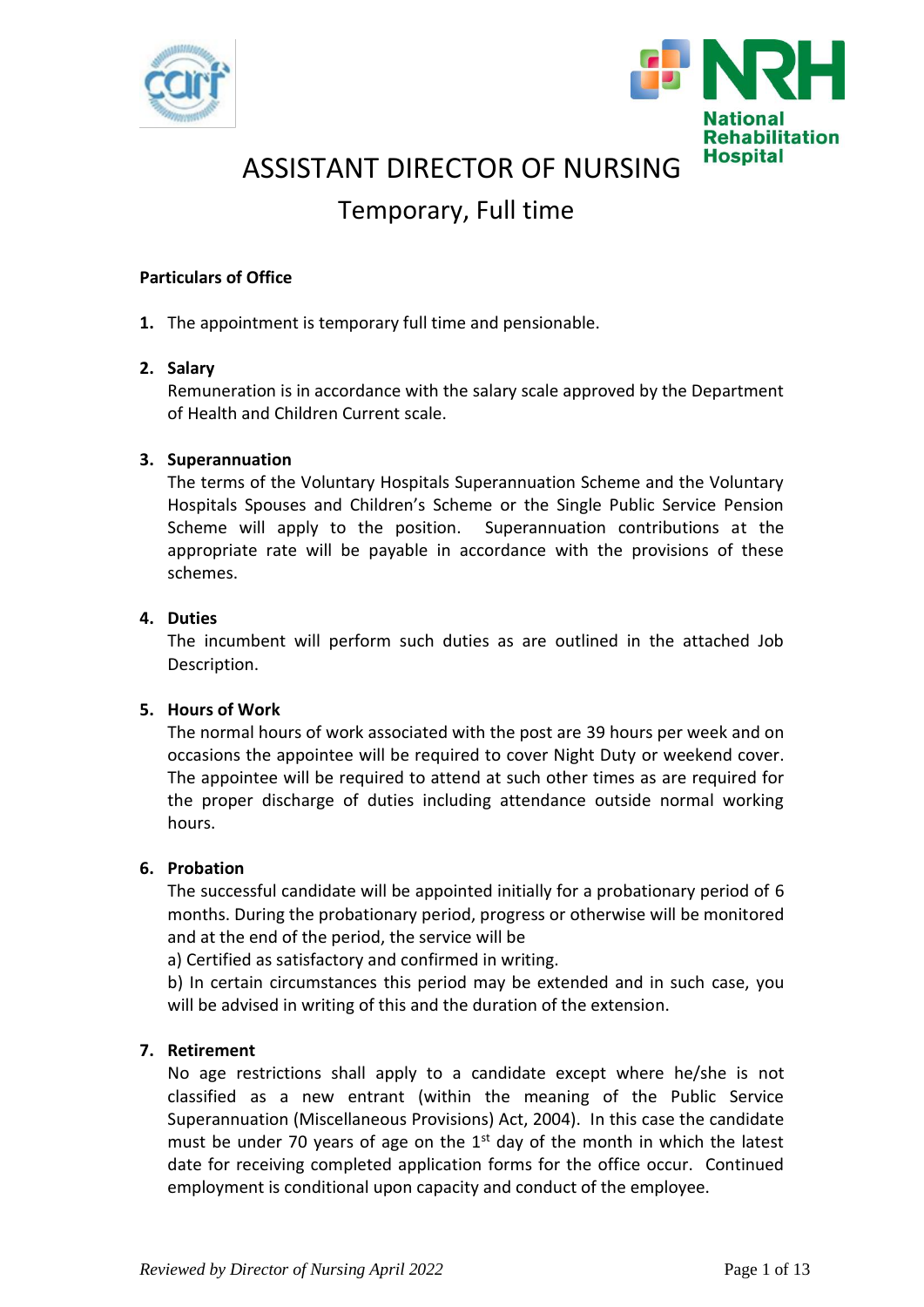#### **8. Annual leave**

Annual leave and public holidays are granted in accordance with the provision of the Organisation of Working Time Act. 1997. Your annual leave entitlement will be advised to you by the Human Resources Department in your contract of employment. Annual Leave may be based on a number of factors such as grade, years of service and whole-time equivalency.

### **9. Sick Leave**

Payment of salary during illness will be in accordance with arrangements as approved from time to time by the Department of Health and Children.

### **10. Termination of office**

The employment may be terminated at any time by three months' notice on either side except where circumstances are dictated by the Minimum Notice and Terms of Employment Act 1973/77. The Management's right under this paragraph shall not be exercised save in circumstances where the Management is of the opinion that the holder of the office has failed to perform satisfactorily the duties of the post or has misconducted himself/herself in relation to the post or is otherwise unfit to hold the appointment.

### **11. Garda Vetting Checks**

Arrangements have been introduced, on a national level, for the provision of Garda Vetting Checks in respect of candidates for employment in areas of the Health Service, where it is envisaged that potential employees would have substantial access to children or vulnerable adults in the course of their duties. Garda vetting is done for the protection of these groups and the National Rehabilitation Hospital reserves the right to revett employees at any future point, as deemed appropriate by Hospital Management.

### **12. Confidentiality**

In the course of your employment, you may have access to or hear information concerning the medical or personal affairs of patients and/or staff, or other health services business. Such records and information are strictly confidential and unless acting on the instructions of an authorised officer, on no account must information concerning staff, patients or other health service business be divulged or discussed except in the performance of normal duty. In addition, records must never be left in such a manner that unauthorised person can obtain access to them and must be kept in safe custody when no longer required.

### **13. Hygiene**

During the course of employment staff are required to ensure that the hospital's hygiene and infection control policies are adhered to at all times. All employees have responsibility to prevent transmission of infection by adhering to and implementing optimal hand hygiene and adhering to the Hospital's Hygiene processes. Hygiene is a fundamental component of the National Rehabilitation Hospital's quality system to ensure the safety and well being of its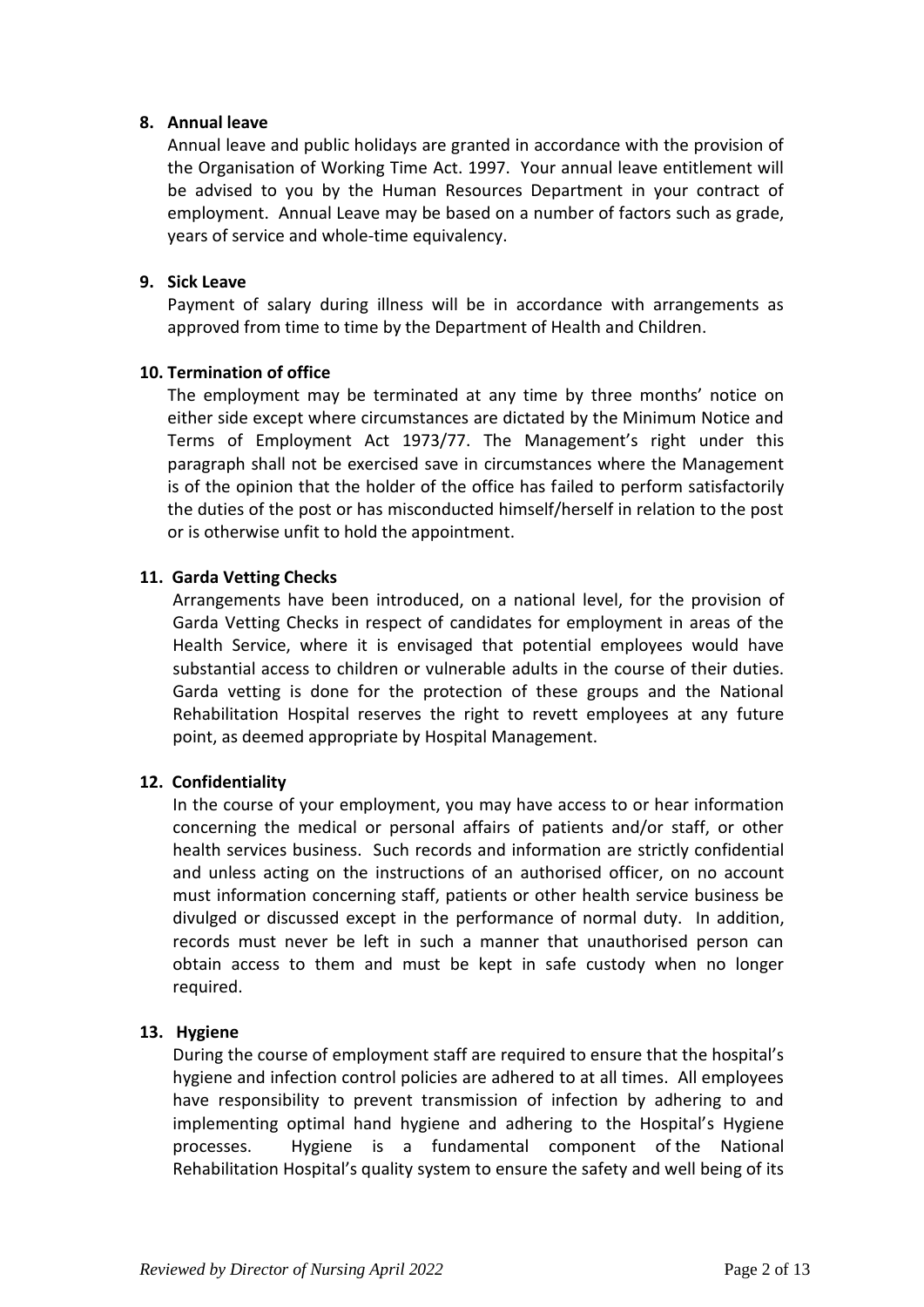patients and staff and plays a role in the prevention and control of healthcare associated infection.

### **14. Policies / Legislation**

All Hospital policies and procedures form an integral part an employment contract and may be subject to update and revision, from time to time, in consultation with union representatives as appropriate. Employees are required to comply with all hospital policies, procedures (e.g. Dignity at Work, Trust in Care, Computer Usage Policy) and the Hospital's ethical codes of practice. Employees are required to abide by the hospital's code of behaviour and the code of practice as defined by their relevant professional body.

### **15. Disability Census**

As part of the NRH's commitment to supporting the employment of people with disabilities and to comply with the requirements of the Disability Act 2005, all staff are required to inform the Director of Human Resources Ms. Olive Keenan, of any personal disabilities. This information is only requested in the event that appropriate arrangements must be put in place during the course of one's employment and will be stored in compliance with Data Protection Legislation.

### **16. HR Department Privacy / GDPR Policy**

In order to carry out its administrative functions the Human Resource Department in the National Rehabilitation Hospital collects and processes personal data relating to individuals, which includes the job applicants and staff of the Hospital. The Human Resources Department takes the confidentiality of all personal data seriously and consequently takes all necessary steps to comply with data protection legislation including the GDPR. The Human Resource Department collects personal data only in order to meet specific lawful purposes and will retain that data only for so long as necessary. We also ensure that all reasonable technical and organisational security measures are in place to safeguard personal data. Ordinarily, the Human Resource Department will not pass personal data to any third party except where required by law, or under statutory obligations, or to fulfil a contract of employment or for other legitimate purposes as balanced against the rights and interests of the Data Subject. If you have any concerns about how your personal data is processed, you may contact our Data Protection Officer [\(dpo@nrh.ie\)](mailto:dpo@nrh.ie). Please refer to the National Rehabilitation Hospital Human Resources Privacy Policy Document for more information. The Policy Document is available on request from the Human Resources Department.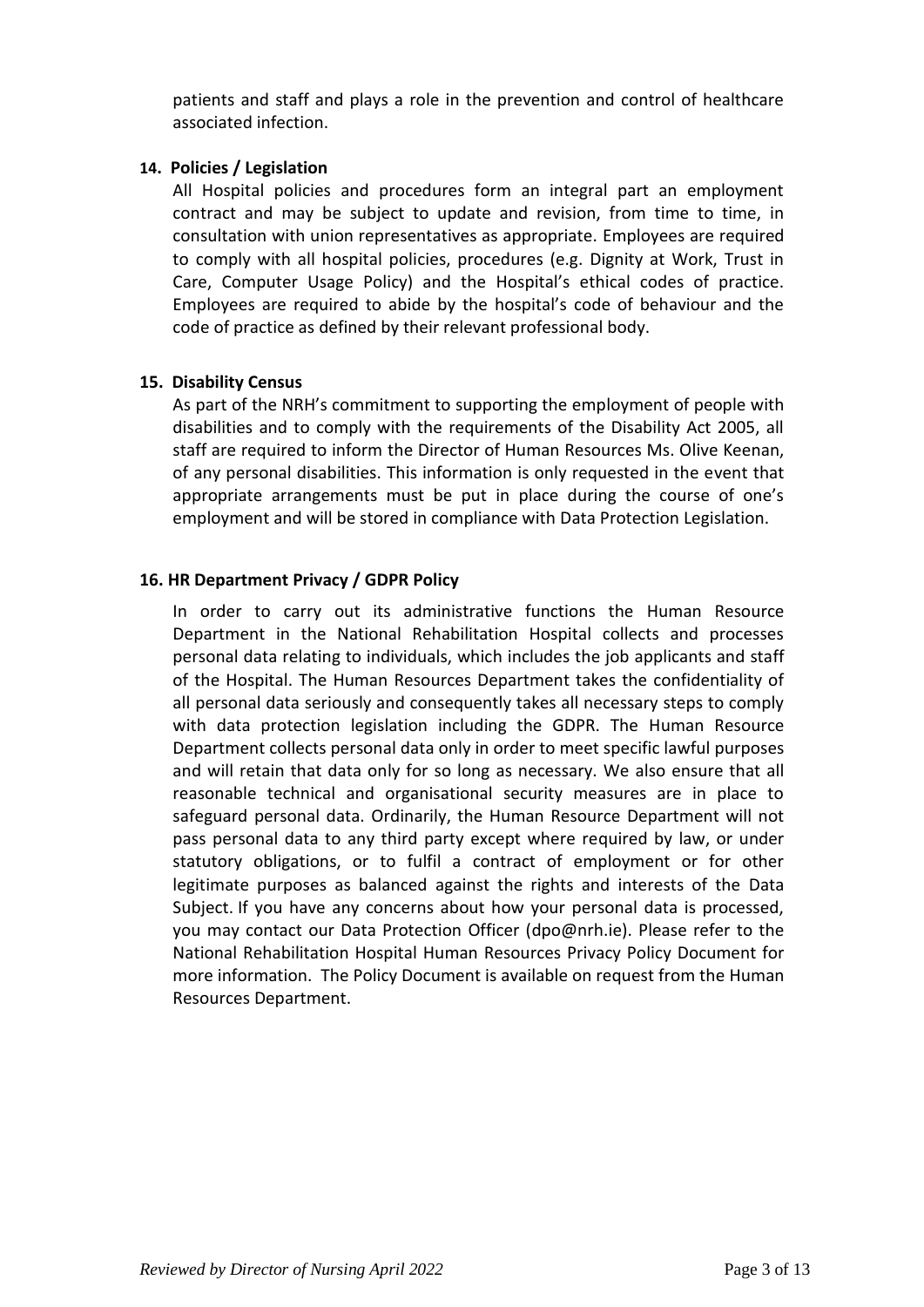

# ASSISTANT DIRECTOR OF NURSING Temporary, Full time JOB DESCRIPTION

# **1. Qualifications**

The candidate must, on the latest date for receiving completed application forms for the office, possess:

- Registered, or are eligible for registration, in the General Nurse Division, and other divisions as relevant to the specific service, of the Register of Nurses and Midwives, as appropriate, maintained by the Nursing & Midwifery Board of Ireland (NMBI) (Bord Altranais agus Cnáimhseachais na hÉireann).
- Have 7 years post registration nursing experience and 3 years nursing management experience at a minimum of Clinical Nurse Manager 2 (CNM 2) in an acute or similar setting desirable.
- A post graduate qualification at level 9 (Master's degree or higher) desirable.
- Knowledge / experience of Quality Management and Nursing Development is essential.
- Evidence of proven clinical and professional ability, leadership, communication, and organisational skills.
- Information Technology skills including proficiency in Word, Excel, Power Point applications is essential.
- Candidates must possess the requisite knowledge and ability (including a high standard of suitability) for the proper discharge of the duties of the office.

# **2. Health**

Candidates or any person holding the office must be free from any medical condition which would render them unsuitable to hold the office and be in a state of health such as would indicate a reasonable prospect of ability to render regular and efficient service. For the purposes of satisfying the requirements as to health, it will be necessary for each successful candidate before he/she is appointed to undergo a medical examination by a qualified medical practitioner to be nominated by the Chief Executive or designated officer. Any irregularities reported as a result of this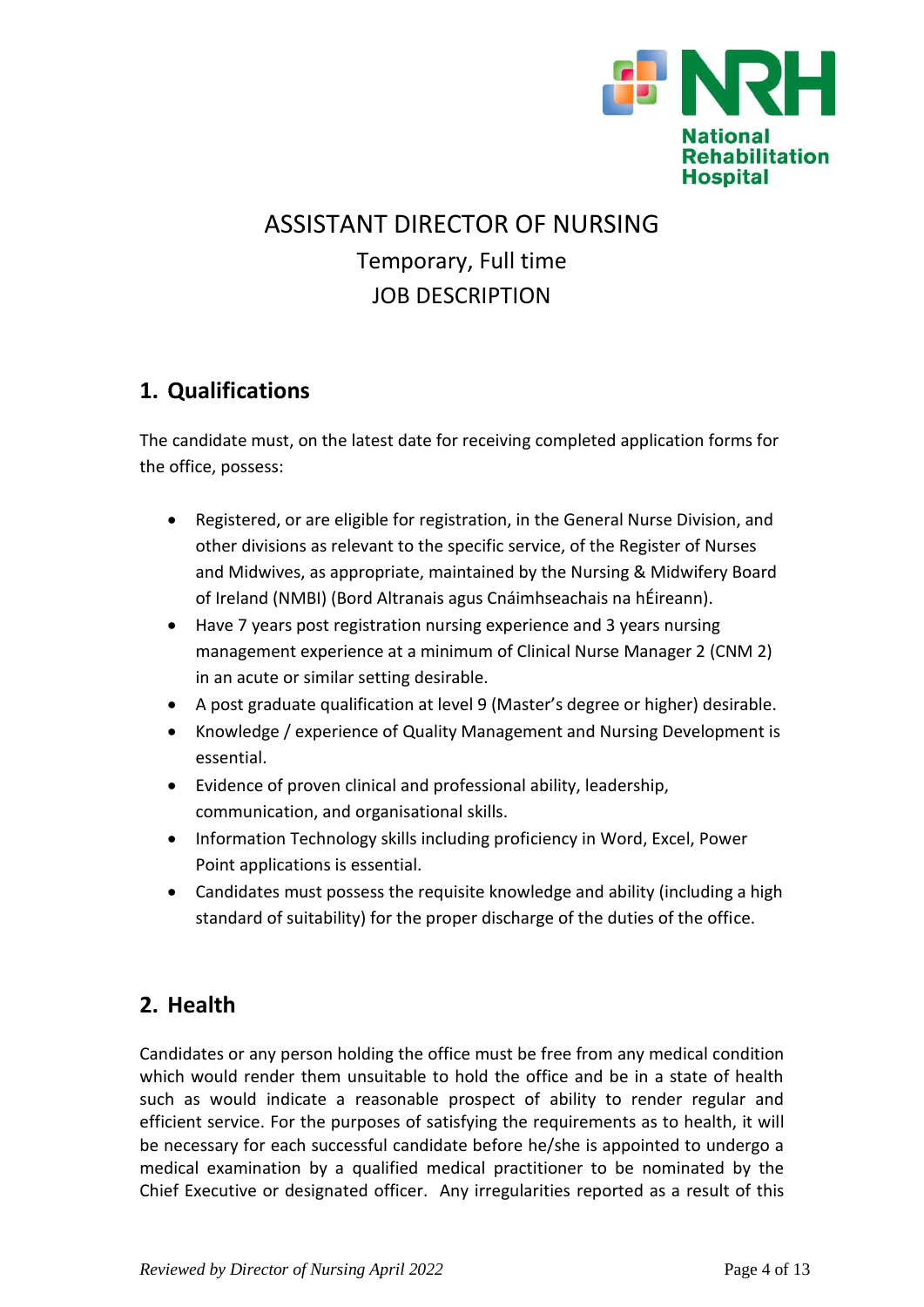examination which render the incumbent unsuitable for the post must be remedied / addressed before appointment.

Health Promotion – The Hospital is committed to promoting healthy lifestyles for both patients and staff. Staff are expected to participate in initiatives to support better health and well- being in line with the Hospital objectives.

## 3. **Character**

Candidates for and any person holding the office must be of good character.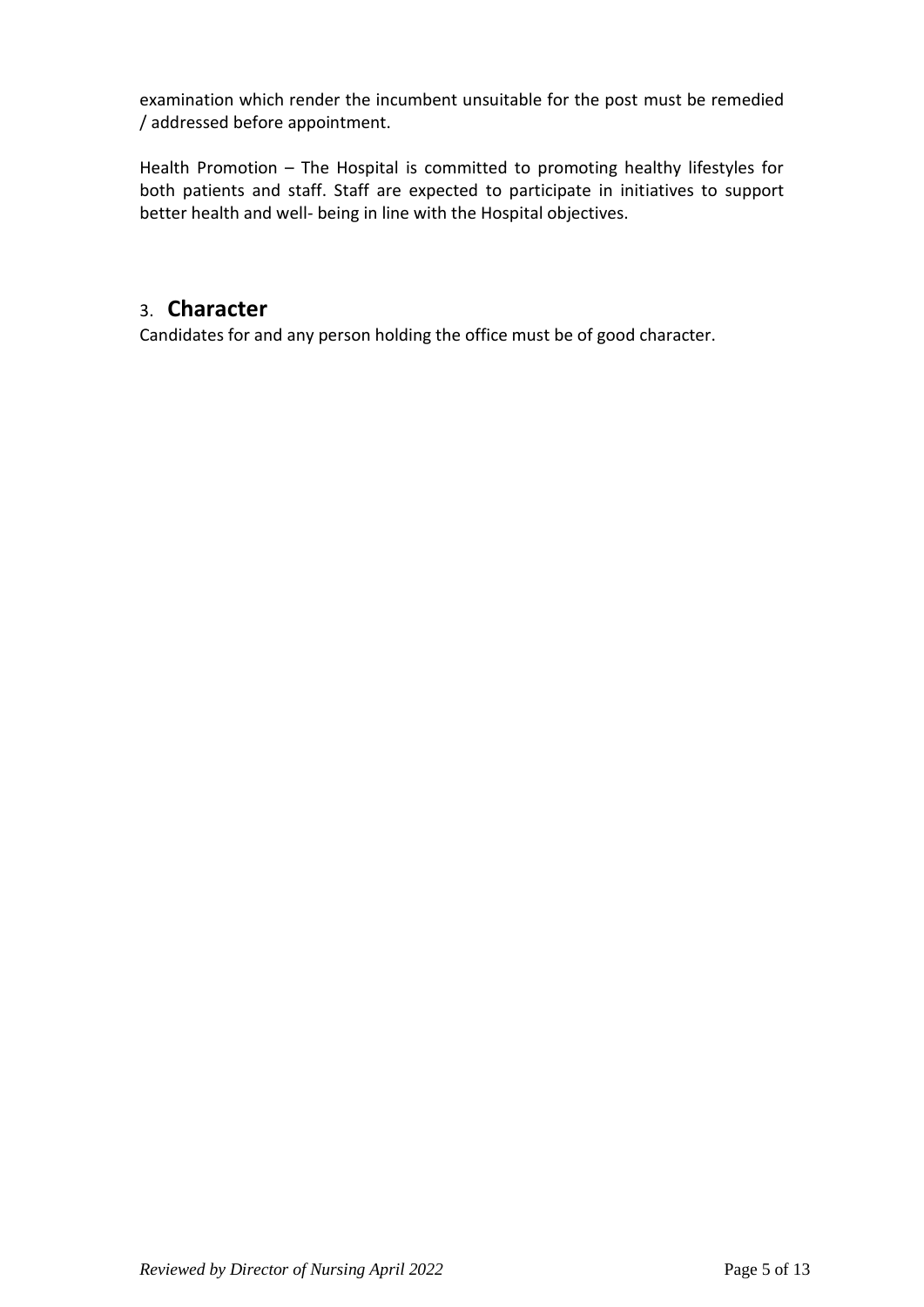

# ASSISTANT DIRECTOR OF NURSING

# Temporary, Full time

# JOB DESCRIPTION

| Title:                          | <b>Assistant Director of Nursing</b>                                                                                                                                                                                                                                                                                                                                                                               |
|---------------------------------|--------------------------------------------------------------------------------------------------------------------------------------------------------------------------------------------------------------------------------------------------------------------------------------------------------------------------------------------------------------------------------------------------------------------|
| <b>Purpose of the Position:</b> | The Assistant Director of Nursing will play an integral<br>role as part of the senior nursing team within the<br>Hospital. She/he will be responsible for maintaining<br>optimum levels of care that ensure the health and<br>safety of all patients. To provide professional / clinical<br>leadership in the designated area(s) of responsibility.<br>Rotation to night duty maybe a requirement of this<br>post. |
| <b>Accountable to:</b>          | The Director of Nursing or, in her/his absence the Chief<br>Executive Officer.                                                                                                                                                                                                                                                                                                                                     |
| Liaison / Communication:        | The standard of performance of the Assistant Director<br>of Nursing the duties will require a high degree of<br>liaison and communication with the Director of<br>Nursing, all Nursing and Nursing support staff, and<br>Heads of Departments throughout the organisation.                                                                                                                                         |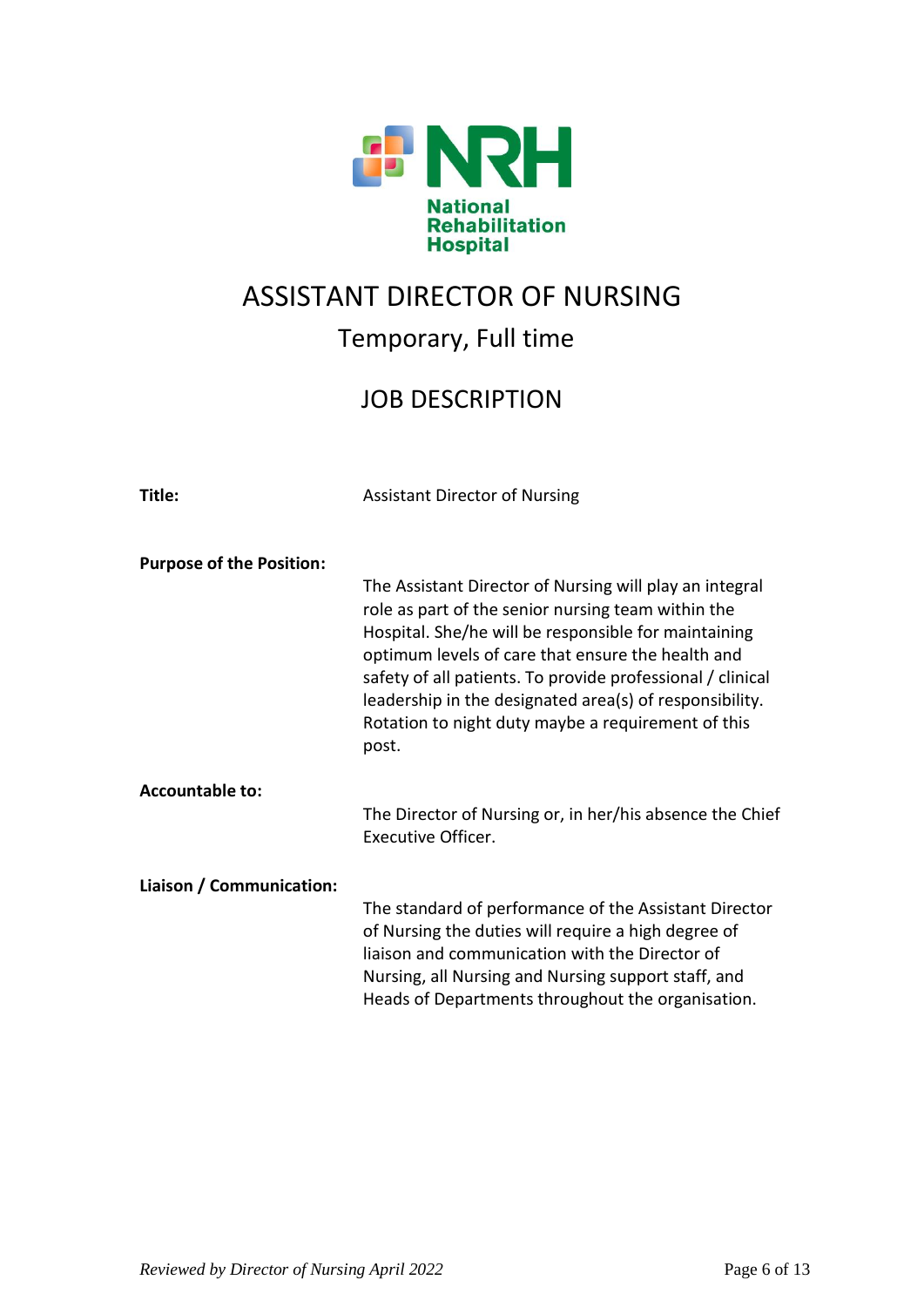

# ASSISTANT DIRECTOR OF NURSING Temporary, Full time

# JOB DESCRIPTION

### **Overview of the Role**

The Assistant Director of Nursing will provide professional / clinical leadership in the designated area(s) of responsibility. She/he will oversee the management of resources including staffing and staff development and facilitate communication across the healthcare teams and to oversee the bed management role in hours.

## **Principal duties and leadership**

Management and Leadership

- Participate in the appropriate and effective management of the service.
- Participate in the development of the overall service plan and in the monitoring and review of activity against the plans.
- Provide strategic and clinical leadership and direction and supervision for nursing and related services which results in the delivery of effective, efficient, quality assured nursing care.
- Ensure that an awareness of the Mission and values of the Hospital are maintained by Nursing and Nursing support staff.
- Ensure adherence to all standards and guidelines relating to professional nursing practice and behaviour.
- Monitor and evaluate the utilization of Agency Staff.
- Monitoring of nursing roster and attendance management.
- Maintain good employee relations and promote good communication with all relevant staff.
- Plan and guide activities to provide optimum patient care in accordance with service policies and procedure.
- Comprehensive knowledge of scheduled care.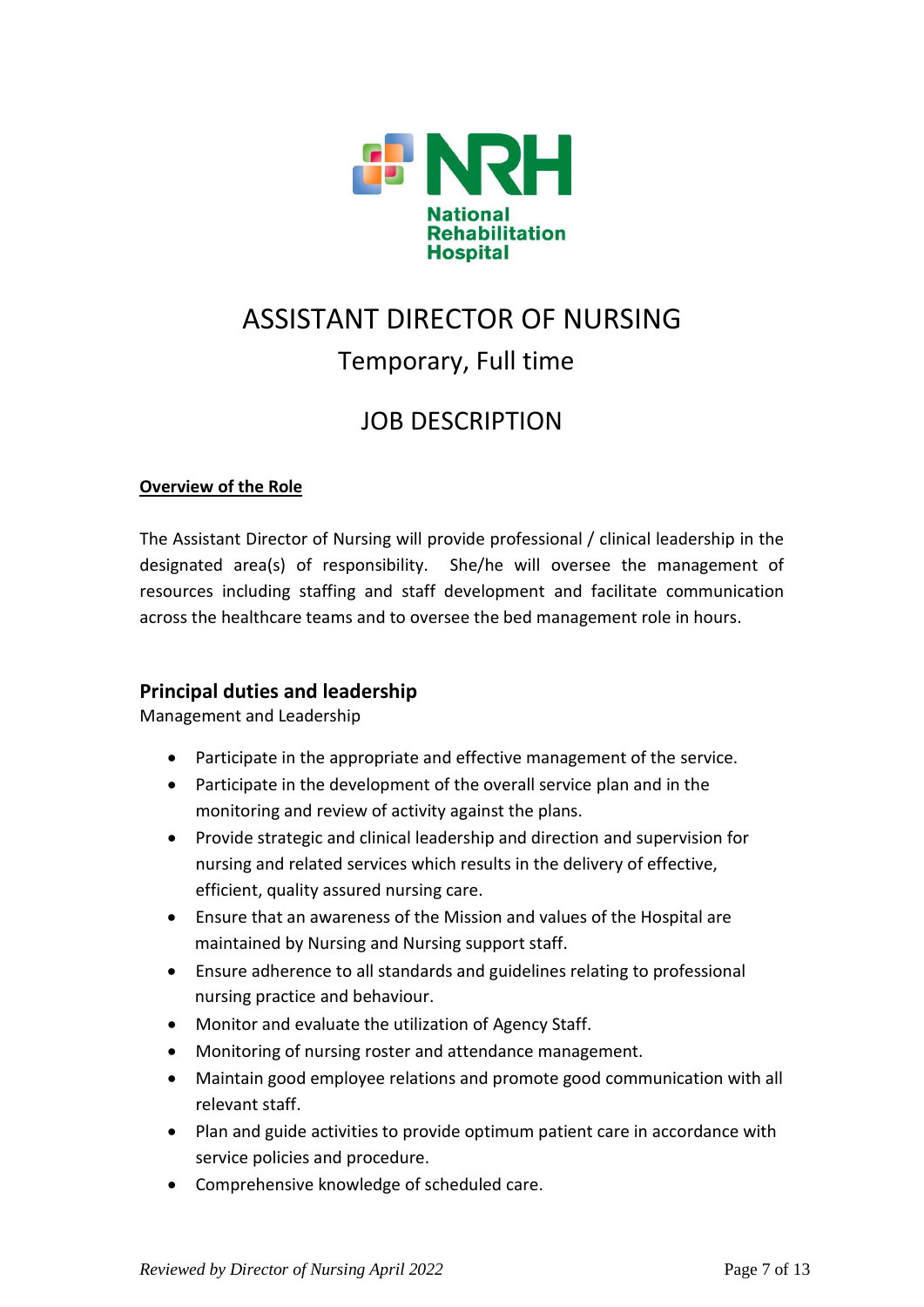- Assist with the co-ordinate the transfer of patients to other Hospitals.
- Participate and engage in projects and service developments by representing senior nursing on committees and groups
- In liaison with the Director of Nursing ensure that the appropriate reporting relationships, records, and information retrieval systems are in place to enable effective and accountable reporting to take place.
- Undertake other relevant duties as may be determined from time to time by the Director of Nursing or another designated officer.

## **Professional /Clinical Responsibilities**

*The Assistant Director of Nursing will:*

- Provide a high level of professional and clinical leadership thereby ensuring an effective partnership of care between patients, families, carers, and healthcare providers in achieving safe, easily accessible, timely and high quality scheduled and unscheduled care.
- Develop a shared sense of commitment and participation among staff in the management of change, in developing the nursing services in keeping with best practices and in response to changing patient and health care needs.
- Develop, manage, and review the nursing organisational structure within the context of overall organisational objectives.
- Provide safe, comprehensive nursing care to service users within the guidelines laid out by Bord Altranais agus Cnáimhseachais na hÉireann.
- Practice nursing according to Professional Clinical Guidelines, National and Area Health Service Executive guidelines, local policies, protocols and guidelines, current legislation.
- Assist and participate in the development of service policies and procedures and the implementation of same and to update them as required.
- Adhere and contribute to the development and maintenance of nursing standards, protocols, and guidelines consistent with the highest standards of patient care.
- Manage, monitor, and evaluate professional and clinical standards ensuring an evidence-based care planning approach.
- Participate in collating Nursing Metrics.
- Participate in teams as appropriate, communicating and working in cooperation with the other team members and the inter disciplinary teams.
- Facilitate co-ordination, cooperation and liaison across health care teams and programmes.
- Ensure that service users and others are treated with dignity and respect in accordance with the HSE Dignity at Work Policy.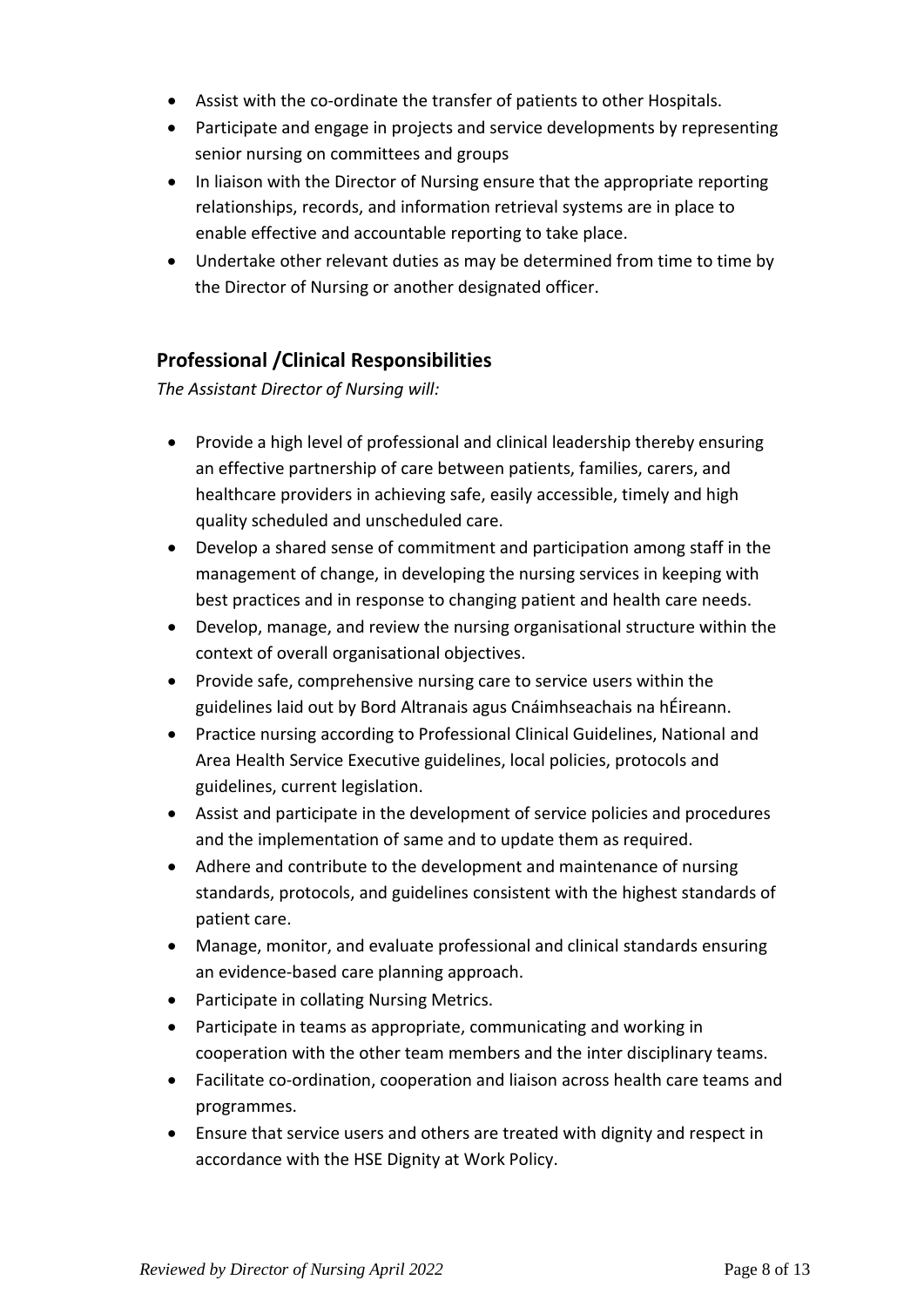- Maintain professional standards in relation to confidentiality, ethics, and legislation.
- Operate within the Scope of Practice seek advice and assistance from his / her manager with any cases or issues that prove to be beyond the scope of his / her professional competence in line with principles of best practice and clinical governance Assistant Director of Nursing.
- Participate in development of quality initiatives including clinical audit, standard setting, investigation of complaints and untoward incidents.

### **Planning**

*The Assistant Director of Nursing will:* 

- Will assist in developing key objectives for the nursing service on an annual basis.
- Define objectives in respect of the nursing and allied services for the key patient groups attending the hospital.
- Develop a strategic policy and plan for the nursing and allied services in keeping with best practice and developments.
- Develop in conjunction with clinicians and other key personnel, operational policies, protocols, and guidelines for the effective utilization of beds and other hospital related services.
- Develop and implement the concept of collaborative care planning in conjunction with other professionals.
- Develop effective discharge polices and maintain a high level of support and effective liaison with community-based services and staff in other health care facilities to ensure effective discharge planning and aftercare takes place.

### **Human Resources Management**

*The Assistant Director of Nursing will:* 

- Participate as required by the Director of Nursing in the recruitment, selection, and induction process for all nursing staff.
- Assist the Director of Nursing in ensuring the optimum and effective use of all staff resources through effective rostering/skill/grade mix planning, workload management, staff promotion and development.
- Promote the use of competency assessment for the purposes of professional development planning for staff.
- Ensure that all staff have a clear understanding of their duties, responsibilities and competencies expected taking into consideration their Code of Conduct and ethics (2014) and Scope of Nursing and Midwifery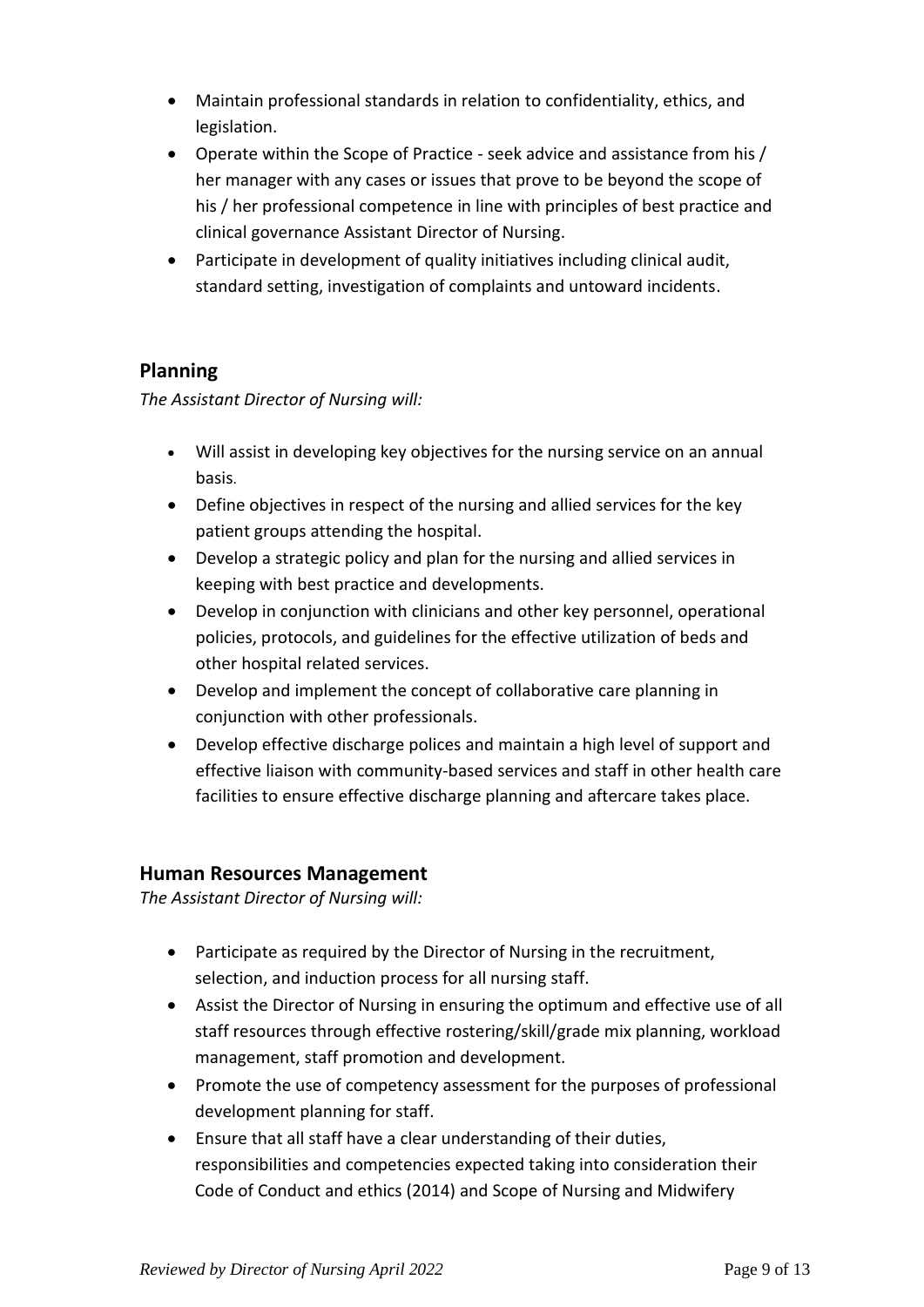practice framework (2015) as regulated by the Nursing and Midwifery Board of Ireland (NMBI).

### **Finance**

*The Assistant Director of Nursing will:* 

- In liaison with the Director of Nursing prepare annual financial estimates of nursing and related manpower, including education and training needs.
- In liaison with the Director of Nursing participate in the overall financial planning of the hospital including assessment of priorities in pay and non pay expenditure.
- Ensure that for nursing expenditure is controlled within budget and identify potential for effectiveness through improved practice and innovation.

## **Education and Professional Development**

*The Assistant Director of Nursing will:* 

- Contribute to service development through appropriate continuous education, research initiatives, keeping up to date with nursing literature, recent nursing research and new developments in nursing management, education and practice and attend staff study days as considered appropriate.
- Provide support/advice to those engaging in continuous professional development in his/her area of responsibility.
- Participate in the identification, development and delivery of induction, education, training, and development programmes for nursing and nonnursing staff.
- Participate in in-service training, orientation programmes and performance of all nursing staff including Health Care Assistants.
- Participate in nurse training programmes and any other programmes pertaining to future development in the hospital.
- Provide support supervision and professional development of appropriate staff.
- Engage in annual performance review processes including personal development planning e.g., by setting own and staff objectives and providing and receiving feedback.
- Form effective collaborative working and information exchange arrangements with other key senior staff in the health care system and appropriate professional bodies and institutes.
- In liaison with the Director of Nursing initiate, facilitate and participate in relevant nursing research and promote awareness of such research.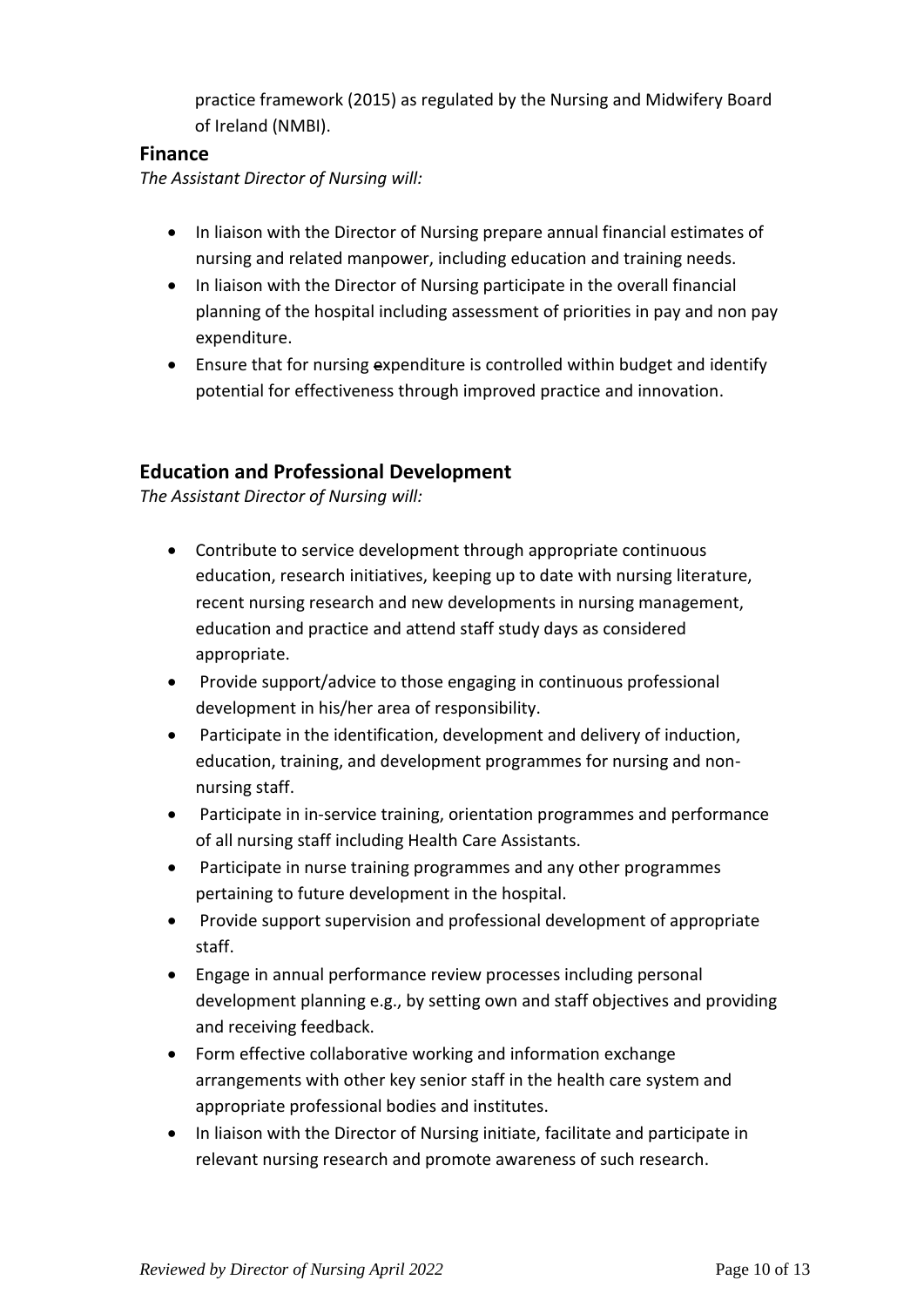### **Research**

*The Assistant Director of Nursing will:*

- Initiate, lead, facilitate and take part in relevant nursing research and promote research awareness within the nursing service of the hospital.
- Participate in the establishment and development of the best possible systems of support for the nursing service from clinical and non-clinical departments and collaborate with appropriate officers to remedy any deficiencies.
- Engage in interdisciplinary research opportunities across the hospital and with our Third Level Institutions to advance nursing practice and improve patient outcomes.
- Facilitate and promote the sharing of a range of practice-based initiatives across the hospital services.
- Support Clinical Nurse Specialist (CNS) and Advanced Nurse Practitioners and candidates in their roles.

### **Communication**

*The Assistant Director of Nursing will:*

- Communicate effectively in order to undertake the duties of the post.
- Demonstrate effective writing and presentation skills.
- Foster good working relationships between colleagues and other staff by maintaining a high professional standard cognisant of the Dignity at Work Policy (2009).
- Provide support to nursing colleagues in responding to individual issues.
- Contribute to the development of good communication policies.

### **Clinical Governance, Quality Safety and, Risk**

The NRH is committed to supporting a culture of continuous quality improvement through effective governance, clinical effectiveness, and outcome measurement.

*The Assistant Director of Nursing will*:

• Ensure that effective safety procedures are developed and managed to comply with statutory obligations.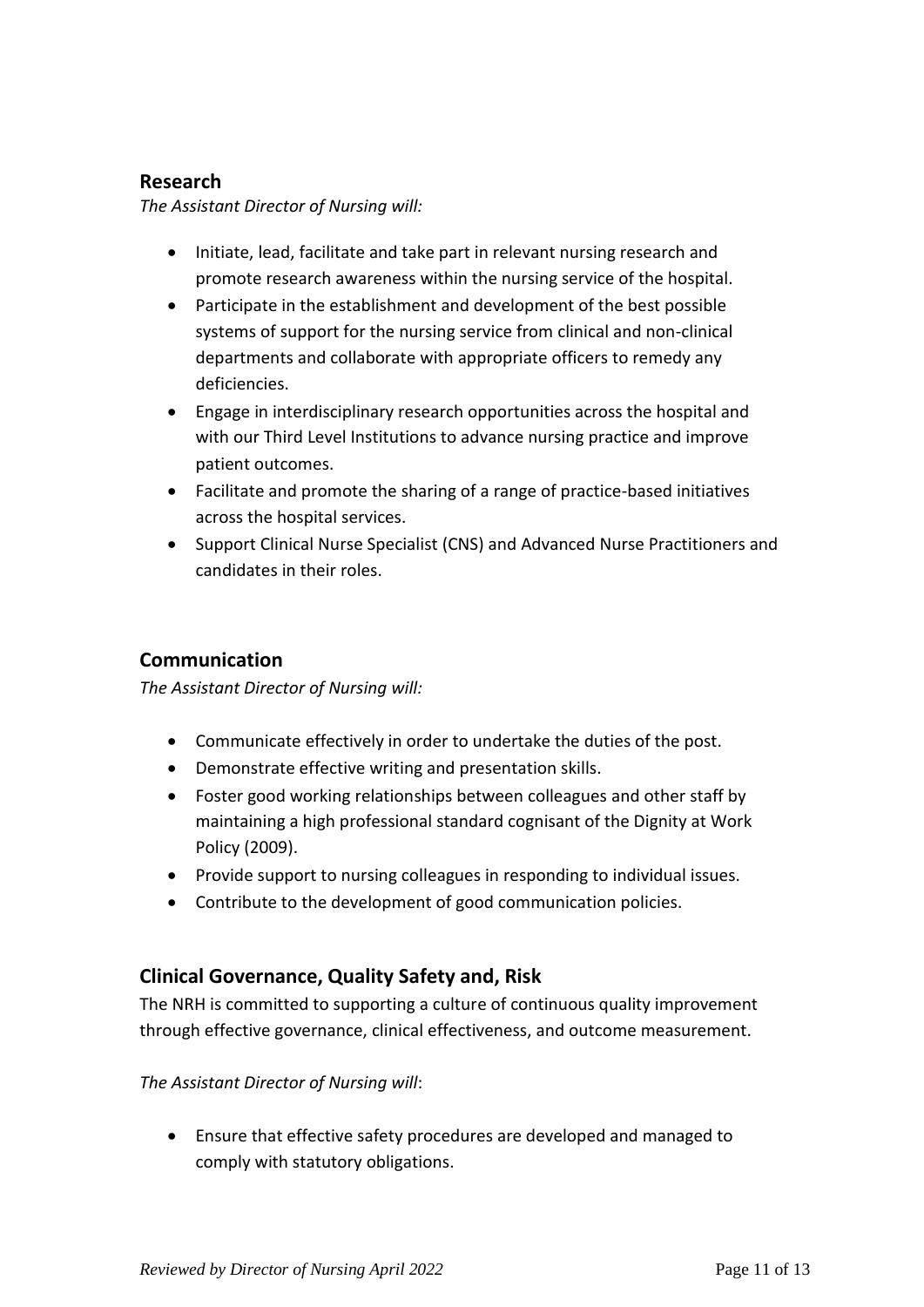- Be aware of risk management issues, identify risks and take appropriate action promptly.
- Comply with the policies, procedures, and safe professional practice of the Irish Healthcare System by adhering to relevant legislation, regulations, and standards – example: Trust in Care: Children First National Guidance.
- Assist in the development, implementation and review of Health and Safety statements, risk registers as appropriate.
- Document appropriately and report any near misses, hazards and accidents and bring them to the attention of the relevant person(s).
- Maintain a feedback mechanism and report to senior management where appropriate.
- Work in a safe manner with due care and attention to the safety of self and others.
- Ensure adherence to policies in relation to the care and safety of any equipment supplied for the fulfilment of duty. Ensure advice of relevant stakeholders is sought prior to procurement.
- Have a working knowledge of the Commission on Accreditation of Rehabilitation Facilities (CARF) and Health Information and Quality Authority (HIQA) Standards as they apply to the role e.g., Standards for Healthcare, National Standards for the Prevention and Control of Healthcare Associated Infections, Hygiene Standards etc.
- Actively participate in Environmental Audits.
- Support, promote and actively participate in sustainable energy, water, and waste initiatives to create a more sustainable, low carbon and efficient health service.
- Foster and promote the quality initiatives from Senior Management down and front-line staff upwards.

It is expected that the Appointee to the post will be a person of the utmost integrity and maturity, capable of making a significant contribution to the overall management of the hospital. He/She will be expected to always maintain discretion and confidentiality and on no account must information concerning patients, staff and other health service providers be divulged or discussed except in the performance of normal duties. Records/personnel or other information must never be left in a manner that persons could gain access to them, and such records must be kept in safe custody when no longer required.

Furthermore, the National Rehabilitation Hospital holds strong ethical principles which must be always upheld. Failure to comply with this requirement will be deemed a major breach of the terms of contract and may warrant dismissal.